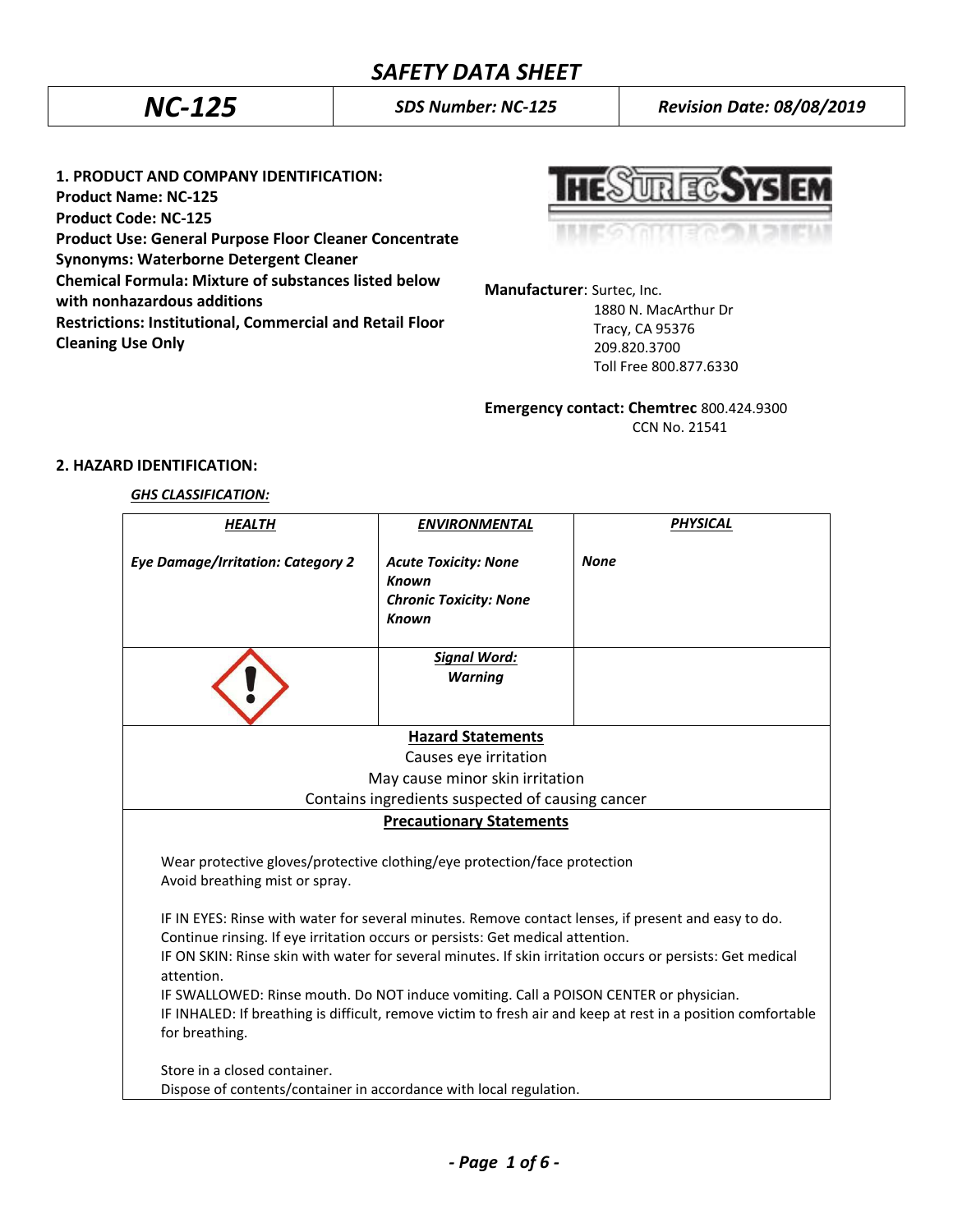| $NC-125$ | <b>SDS Number: NC-125</b> | <b>Revision Date: 08/08/2019</b> |
|----------|---------------------------|----------------------------------|
|----------|---------------------------|----------------------------------|

# **3. COMPOSITION/INFORMATION ON INGREDIENTS:**

| <b>INGREDIENT</b>                                                 | CAS NO.    | <b>PERCENT</b> | <b>HAZARDOUS</b> |
|-------------------------------------------------------------------|------------|----------------|------------------|
| DODECYLBENZENE SULFONIC ACID,                                     | 26836-07-7 | $1 - 2%$       | <b>YES</b>       |
| MONOETHANOLAMINE SALT                                             |            |                |                  |
| COCONUT DIETHANOLAMIDE                                            | 68603-42-9 | $0.5 - 1%$     | <b>YES</b>       |
| ALCOHOLS, C9-11, ETHOXYLATED                                      | 68439-46-3 | $0.1 - 0.5%$   | <b>YES</b>       |
| <b>DIETHANOLAMINE</b>                                             | 111-42-2   | < 0.1          | <b>YES</b>       |
|                                                                   |            |                |                  |
|                                                                   |            |                |                  |
| Exact Percentages are being withheld as trade secret information. |            |                |                  |

## **4. FIRST-AID MEASURES:**

*Eye Contact:* Rinse with water for several minutes. Remove contact lenses, if present and easy to do. Continue rinsing. If eye irritation occurs or persists: get medical attention.

*Skin Contact:* Rinse skin with water for several minutes. If skin irritation occurs or persists: Get medical attention.  *Inhalation:* If breathing is difficult, remove victim to fresh air and keep at rest in a position comfortable for breathing. *Ingestion:* Rinse mouth. Do NOT induce vomiting. Call a POISON CENTER or physician.

## **5. FIRE-FIGHTING MEASURES:**

*Fire Extinguishing media:* Use water spray dry chemical, carbon dioxide or regular foam. Move containers away from fire area if can be done without risk.

*Hazards during fire-fighting:*

Containers may rupture when exposed to extreme heat.

## *Protective equipment for fire-fighting:*

Wear NFPA-approved self-contained breathing apparatus, helmet, hood, boots and gloves.

# **6. ACCIDENTAL RELEASE MEASURES:**

## *Personal precautions:*

Use recommended personal protective clothing and equipment. To prevent slipping, do not walk through spilled material.

## *Environmental precautions:*

Follow all Federal, State and Local regulations when storing and disposing of substances. Do not allow material to run off of work area, and material should be absorbed, collected and disposed of in accordance with regulations. Keep product from entering storm drains. Consult local and federal guidelines for proper disposal of these materials. *Cleanup:*

*- For small amounts of released material:* Mop or vacuum up then transfer to suitable container for disposal. - *For large amounts of released material:* Dike around spilled material to contain. Spilled material may be mopped or vacuumed up, then transferred to plastic containers for disposal.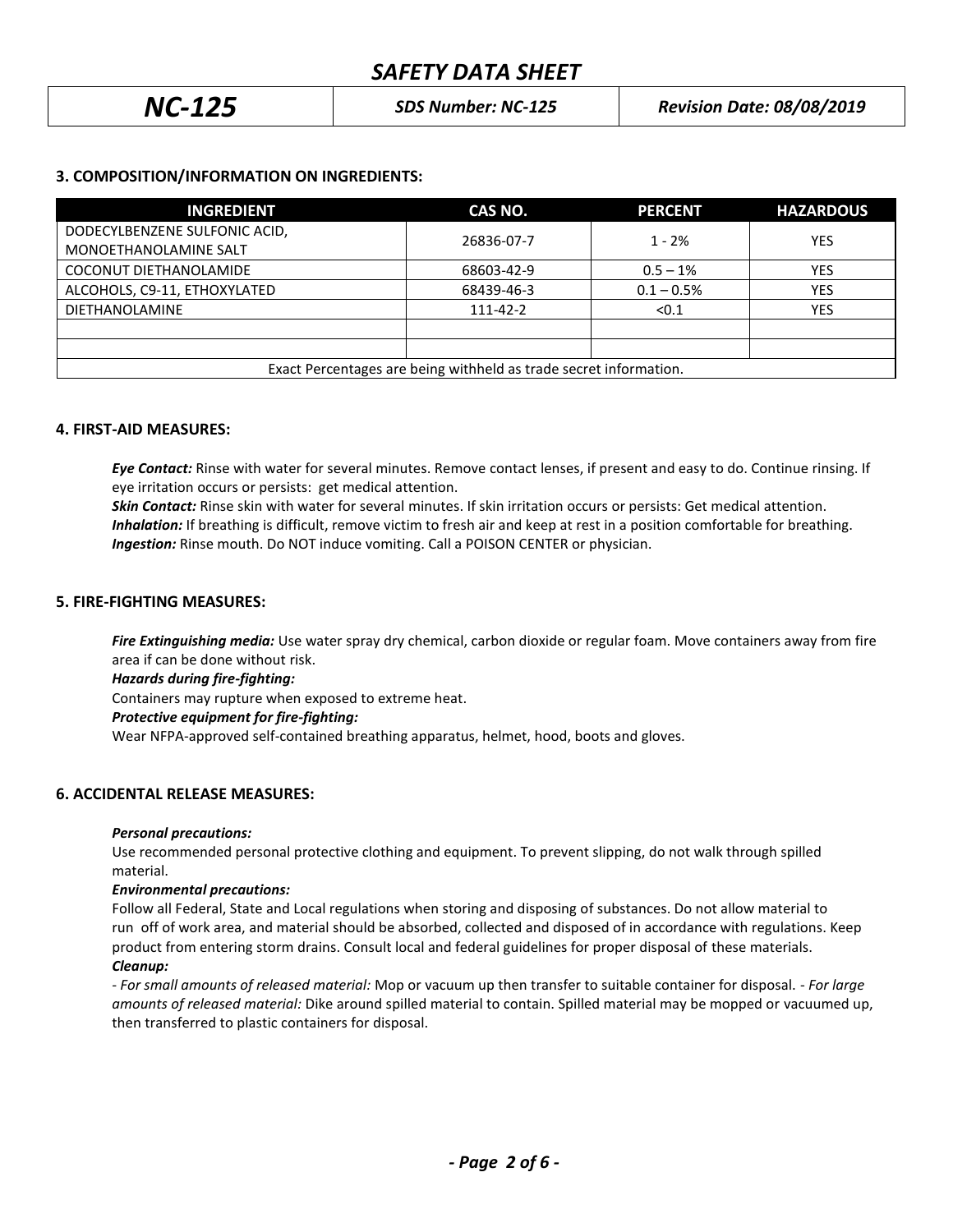## **7. HANDLING and STORAGE:**

## *Handling:*

**General advice -** No specific measures are necessary provided product and recommended protective clothing/equipment are used correctly. Do not mix with other chemicals. This is a commercial product, not intended for home use. Keep out of reach of children.

## *Storage:*

**General advice -** Protect against physical damage. Store in tightly closed containers in a cool, well ventilated area. Do not allow product to freeze.

## *Shelf Life:*

12 months

## **8. EXPOSURE CONTROLS and PERSONAL PROTECTION:**

## *Advice on system design:*

Provide local exhaust ventilation to control vapors for published exposure limits.

## *Personal protective equipment (HMIS rating 'B'):*

**Eye protection**: Wear safety glasses with side shields or safety goggles to prevent exposure or full face shield if splash hazard exists.

**Skin protection**: Chemical-resistant gloves. Wear appropriate protective clothing to prevent possible skin contact. **Respiratory protection**: Not normally required. Avoid breathing mists or spray. Use proper NIOSH-OSHA respirator if ventilation is inadequate.

**General safety and hygiene measures**: Exercise stringent hygiene practices to minimize exposure. If contact occurs, wash any body part with soap and water immediately. Wash hands after use, and before eating, drinking or smoking.

# *Other protective measures:*

Nearby running water on the job site is necessary, should an accident occur.

*Exposure Guidelines:*

None

| Appearance:                 | Clear Blue Liquid                                        | Flash Point:                     | None                     |
|-----------------------------|----------------------------------------------------------|----------------------------------|--------------------------|
| Odor:                       | Mild Pine                                                | Upper/Lower Flammability Limits: | No information available |
| pH value:                   | 10.4+/- 0.2 (Concentrate)                                | Relative Density (water):        | 1.02                     |
|                             | 9.4 +/- 0.2 (Use dilution                                | Auto-Ignition Temperature:       | No information available |
|                             | 1:32)                                                    | Decomposition temperature:       | No information available |
| Specific gravity:           | $1.02$ (H2O = 1)                                         | <b>Partition Coefficient</b>     | No information available |
| Solidification temperature: | No information available                                 | Odor Threshold                   | No information available |
| Freezing/Melting point:     | 32 °F (0 °C)                                             | Viscosity:                       | $<$ 10 cps.              |
| Boiling point:              | 212°F (100 °C)                                           | <b>Partition Coefficient</b>     | No information available |
| Vapor density:              | No information available                                 | Solubility in water:             | 100%                     |
| Vapor pressure:             | No information available                                 |                                  |                          |
| <b>Evaporation Rate:</b>    | No information available                                 |                                  |                          |
| Regulatory VOC:             | <0.6 % by weight (concentrate)                           |                                  |                          |
|                             | <0.1 % by weight (at routine use concentration $-1:32$ ) |                                  |                          |

## **9. PHYSICAL and CHEMICAL PROPERTIES:**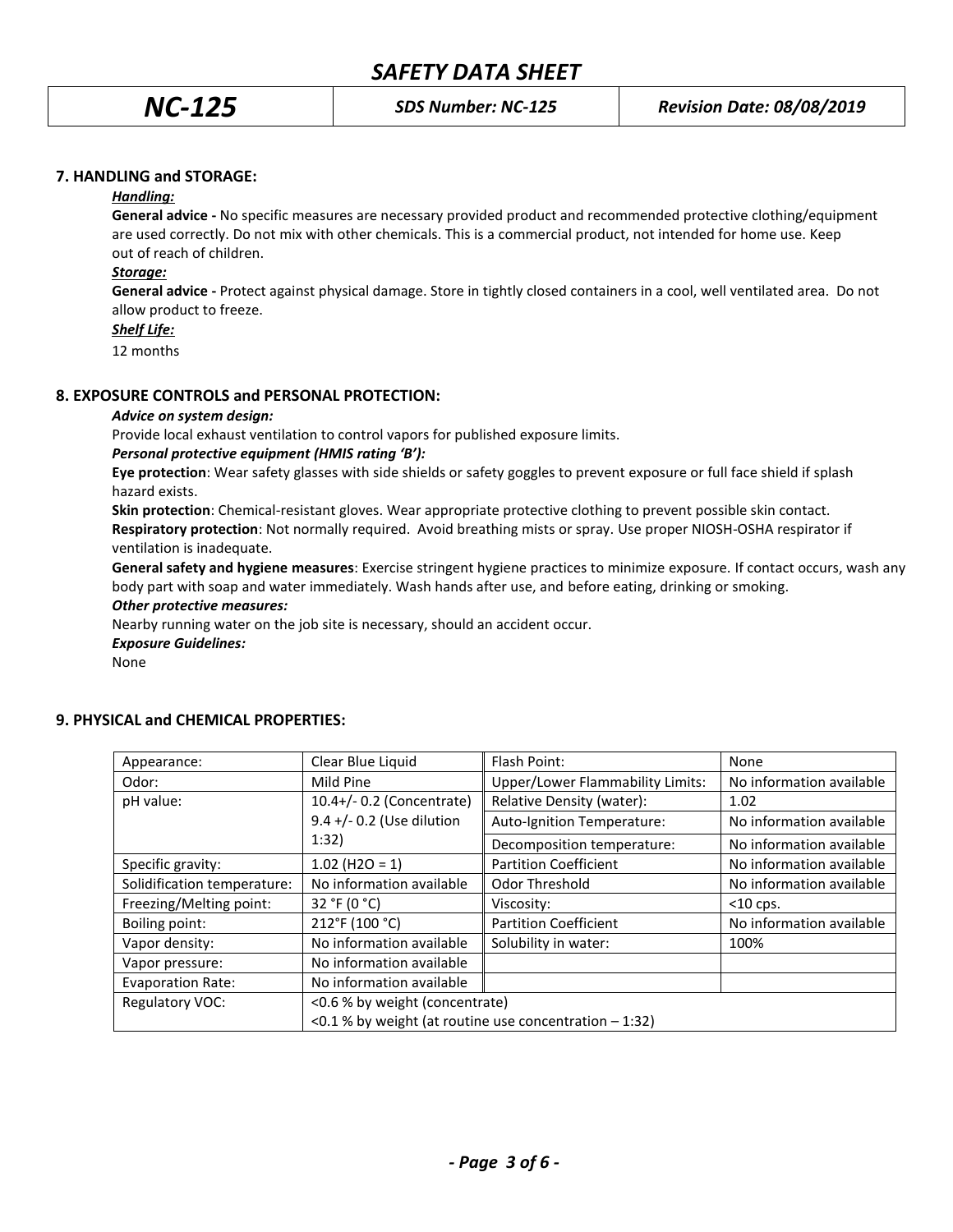# *SAFETY DATA SHEET*

## **10. STABILITY and REACTIVITY:**

*Conditions to avoid:* Freezing. Excessive heat or flame. *Substances to avoid:* Strong oxidizing agents, acids and bases. *Hazardous reactions:* Product is chemically stable under normal conditions of use and storage. *Decomposition or By-products:* In fire conditions: carbon monoxide (CO), carbon dioxide (CO2) and oxides of sulfur.

## **11. TOXICOLOGY INFORMATION:**

*Acute Toxicity (Symptoms):*

**Oral:** Ingestion may cause nausea, vomiting, and diarrhea. **Eye irritation:** Irritation, redness and tearing. **Skin irritation:** May cause irritation and redness. **Inhalation:** Irritation to the respiratory tract, headache and dizziness. **Sensitization:** Skin: N/A. Respiratory: N/A

## *Chronic Toxicity:*

**Carcinogenicity:** No carcinogenic substances as defined by ACGIH, NTP and/or OSHA. IARC classifies Coconut Diethylamide (68603-42-9) and Diethanolamine (111-42-2) as Category 2B – possibly carcinogenic to humans. No carcinogenic substances as defined by ACGIH, NTP and/or OSHA.

## **12. ECOLOGICAL INFORMATION:**

#### *Biodegradation:*

Test method: Unspecified Analysis method: Unspecified Degree of elimination: Not Established

## *Environmental toxicity:*

Acute and prolonged toxicity to fish: Not Established Toxicity to microorganisms: Not Established Other ecotoxicological advice: Not Established

## **13. DISPOSAL CONSIDERATIONS:**

*Waste disposal of substance:* Dispose of in accordance with all Federal, State and Local regulations when storing and disposing of substances. It is the waste generator's responsibility to determine if a particular waste is hazardous under RCRA (EPA regulations for hazardous waste).

*Container disposal:* Dispose of in a licensed facility in accordance with local regulations.

## *RCRA:*

Unspecified.

## **14. TRANSPORTATION INFORMATION:**

**DOT:**

**Proper Shipping Name:** COMPOUND CLEANING LIQUID (NON-HAZARDOUS)

*- Page 4 of 6 -*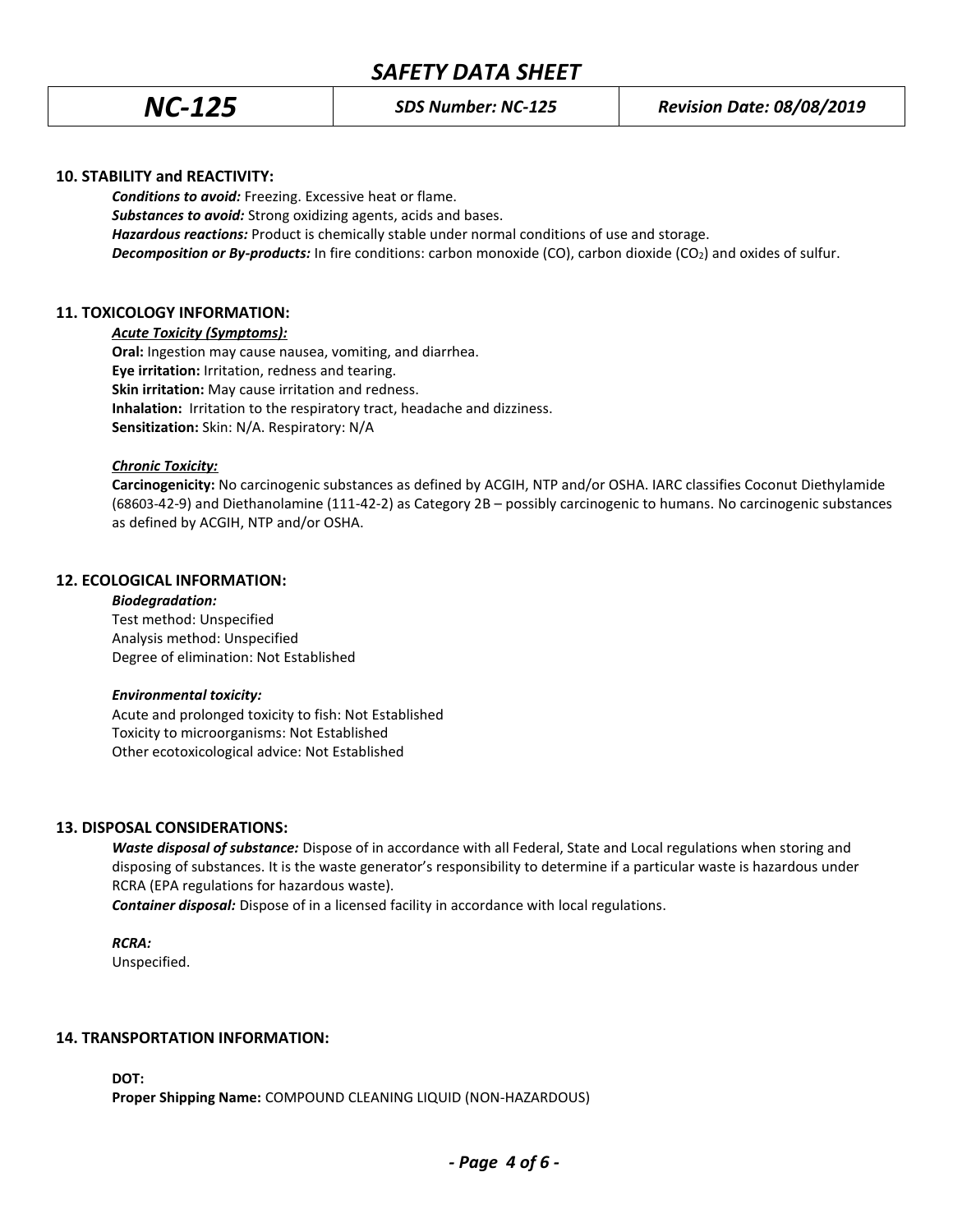# *SAFETY DATA SHEET*

## **15. REGULATORY INFORMATION:**

## *Federal Regulations:*

**Registration status:**

**SARA hazard category (EPCRA 311/312):** Acute health hazard

TSCA, US: TSCA, US: TSCA, US: TSCA, US: TSCA, US: TSCA, US: TSCA, US: TSCA, US: TSCA, US: TSCA, US: TSCA, US: TSCA, US: TSCA, US: TSCA, US: TSCA, US: TSCA, US: TSCA, US: TSCA, US: TSCA, US: TSCA, US: TSCA, US: TSCA, US: TS Chronic health hazard

**SARA TITLE III, SECTION 313:**

CAS Number: Chemical Name:

None

## *State Regulations:*

Chemicals known to the State of California to cause cancer, birth defects or other reproductive harm

| CAS Number: | <b>Chemical Name:</b>                 |
|-------------|---------------------------------------|
| 68603-42-9  | Coconut oil diethanolamine condensate |
| 111-42-2    | Diethanolamine                        |

## *CA Cleaning Product Right To Know Act of 2017: Ingredient Disclosure*

| <b>INGREDIENT</b>                                             | <b>CAS NUMBER</b> | <b>FUNCTION</b>           |
|---------------------------------------------------------------|-------------------|---------------------------|
| <b>WATER</b>                                                  | 7732-18-5         | <b>DILUENT</b>            |
| DODECYLBENZENE SULFONIC ACID, MONOETHANOLAMINE<br><b>SALT</b> | 26836-07-7        | <b>SOAP CONSTITUENT</b>   |
| COCONUT DIETHANOLAMIDE                                        | 68603-42-9        | <b>DETERGENT</b>          |
| <b>MONOETHANOLAMINE</b>                                       |                   | <b>SOAP CONSTITUENT</b>   |
| TETRAPOTASSIUM PYROPHOSPHATE                                  |                   | <b>ALKALINE BUILDER</b>   |
| ALCOHOLS, C9-11, ETHOXYLATED                                  | 68439-46-3        | <b>DETERGENT</b>          |
| <b>DIETHANOLAMINE</b>                                         | 111-42-2          | NONFUNCTIONAL CONSTITUENT |
| <b>ACID GREEN 25</b>                                          | 4403-90-1         | COLORANT                  |
|                                                               |                   |                           |
| <b>FRAGRANCE CONSTITUENTS:</b>                                |                   |                           |
| DIPENTENE (TERPENE HYDROCARBONS)                              | 68956-56-9        |                           |
| DIETHYL PHTHALATE                                             | 84-66-2           |                           |
| <b>VANILLIN</b>                                               | 121-33-5          |                           |
| <b>METHYL ANTHRANILATE</b>                                    | 134-20-3          |                           |
| ORANGE OIL CA                                                 | 8008-57-9         |                           |
| <b>ISO AMYL BUTYRATE</b>                                      | 106-27-4          |                           |
| ETHYL BUTYRATE                                                | 105-54-4          |                           |
| <b>BENZYL ACETATE</b>                                         | 140-11-4          |                           |
| <b>IRISONE PURE</b>                                           | 127-41-3          |                           |
| ETHYL BENZOATE                                                | 93-89-0           |                           |
| <b>AMYL ACETATE</b>                                           | 628-63-7          |                           |
| <b>ACETOPHENONE</b>                                           | 98-86-2           |                           |
| ETHYL ACETATE                                                 | 141-78-6          |                           |
| AMYL CINNAMIC ALDEHYDE                                        | 122-40-7          |                           |
| <b>CITRONELLOL</b>                                            | 106-22-9          |                           |
| <b>GERANIOL</b>                                               | $106 - 24 - 1$    |                           |
| <b>HYDROXYCITRONELLAL</b>                                     | 107-75-5          |                           |